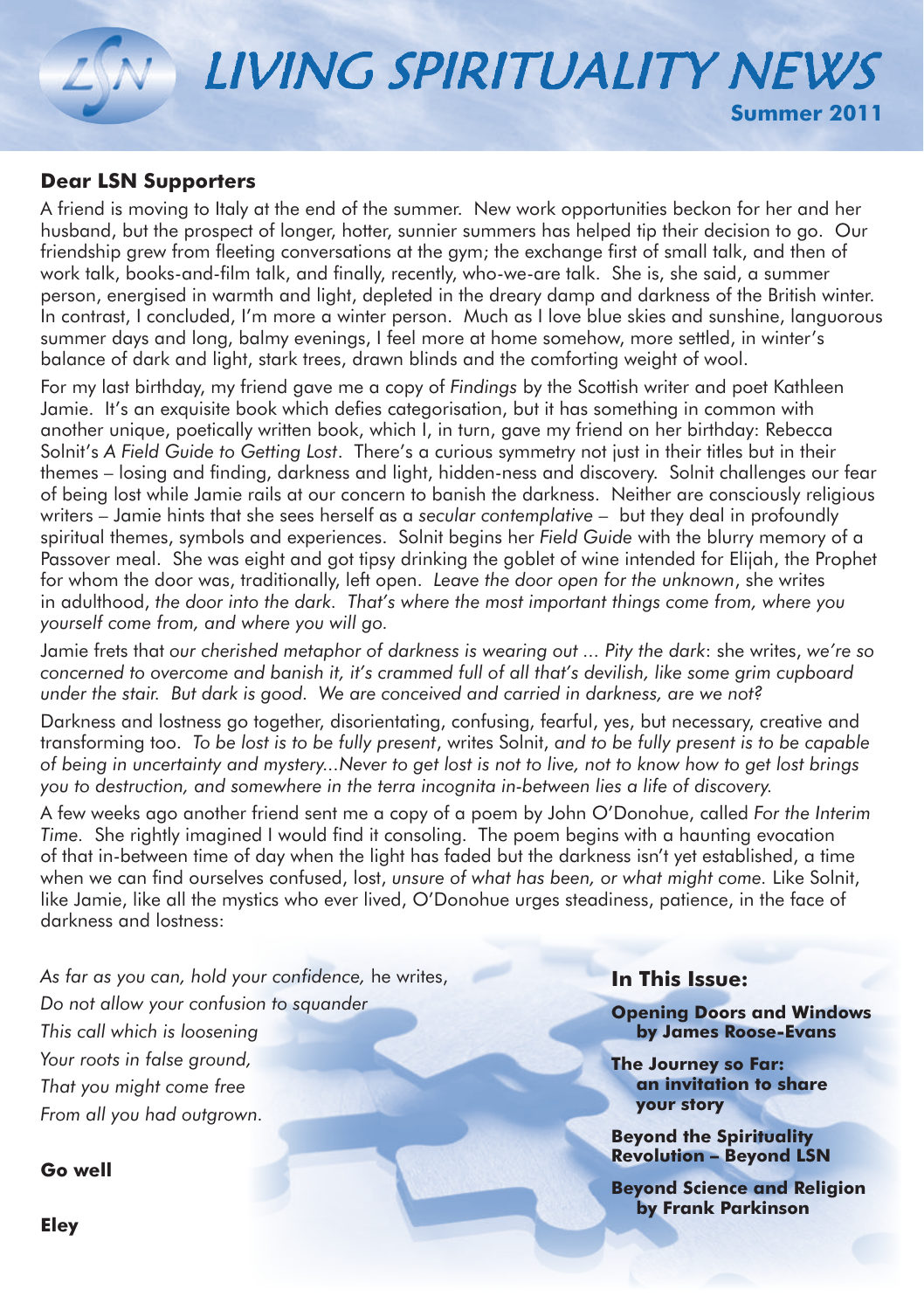## **Opening Doors and Windows by James Roose-Evans**

**James Roose-Evans has lived a remarkable life by any reckoning. He's a renowned theatre director, the Founder of the Hampstead Theatre and the Bleddfa Centre for the Creative Spirit, an Anglican priest, and the author of some 17 books ranging from children's titles to classic texts on the theatre, to spiritual and autobiographical works such as 'Inner Journey: Outer Journey' and, more recently, 'Opening Doors and Windows – A Memoir in Four Acts' (The History Press, £12.99) and 'Finding Silence – 52 Meditations for Daily Living', with a Foreword by his friend Mark Tully (The History Press, £8.99). A pioneering figure not only in the world of theatre and the arts, but also in the area of spirituality, James continues to write, direct, teach and meditate. He has kindly allowed us to re-print extracts from his Fifth Bleddfa Annual Lecture, and to make the entire text available on our website at http://www.ctbi.org.uk/pdf\_view.php?id=679. If you would like to hear James in person, there's a recorded interview at www.theatrevoice.com/2438/james-roose-evans-career** 

Asking questions does not always produce answers, but questions can clear a path through the brambles, so that we can then see the way forward or, sometimes, the way back. And so I want to begin with a question. What is art? There was a time when it was created not just by gifted individuals but by whole communities: what is sometimes referred to as folk, or primitive art. Today, however, we tend to think of art as something belonging solely to the world of the professional, the more so when art is viewed primarily as product, as it is now, something to be sold for the highest sum, to catch the headlines, and turn the artist into a celebrity. Collecting has become all about money which turns collecting into an investment and art into merchandise. But all true art has a different value system. All true art is a gift, the artist does not own it. Gary Snyder, the American poet, has written: *You get a good poem and you don't know where it came from. 'Did I say that?' And so all you feel is humility and gratitude. And you'd feel a little uncomfortable, I think, if you capitalise too much on that without admitting at some point that you got it from the Muse, or whoever. Every poem I've written has been like a surprise.*

I recall sitting one summer afternoon with Robert Frost in his log cabin at Bread Loaf in Vermont when he told me how he came to write what is perhaps his most celebrated lyric: *Stopping By Woods On A Snowy Evening.* He had been up all night labouring over a long piece of blank verse that wasn't going anywhere. Then, as dawn broke, he put down his pen and stood at the window to watch the sun come up. And at that moment, entirely unlooked for, there came into his head this entire poem and all he had to do was write it down. *That,* he said, *is what I call the luck of the work. And perhaps, if I had not been labouring over that other poem, this might never have happened!*

Of course all artists work to acquire and perfect the tools of their craft. But this mastery of craft is a secondary task to being open to the inspiration of the muse. A craftsman is not the same as an artist. Art is a way of relating to the world. Each time an artist has a new and unique image of the world, the invisible is made visible, and that which is wordless is given expression. But how to express the seemingly inexpressible? Throughout the first half of the 20th century painters, in particular, understood this need to create a language that would, in the words of Franz Marc, break the mirror of life so that we may look being in the face. Marc, like Chagall, Kandinsky, and Klee, sought to give expression to the mystical content of art. *Therefore,* wrote Kandinsky, *the artist's eye should always be alert for the voice of inward necessity.* In this way, and in this way alone, as Paul Klee observed, could *the secretly perceived be made visible.*

But somewhere along the way, in the past century, art took a wrong turning, as that great and visionary Russian film maker, Tarkovsky, observed: *What purports to be art begins to look like an eccentric occupation for those who maintain that any personalised action is of intrinsic value simply as a display of self-will. But in true artistic creation the personality does not assert itself but serves another higher and communal idea. The artist is always a servant.* For Tarkovsky, art in the 20th century, and especially visual art, began to lose its way when it lost touch with the spiritual. Of course it can be argued that much modern art simply reflects the de-spiritualised and fragmented state of the world in which we live. To this extent, therefore, we can see how Tracy Emin's unmade bed can be seen as a metaphor for so many unmade lives today. But I would argue, as does Tarkovsky, that all true art should nourish the soul, the inner being of each of us. Art should not merely observe, but also transcend, for it is part of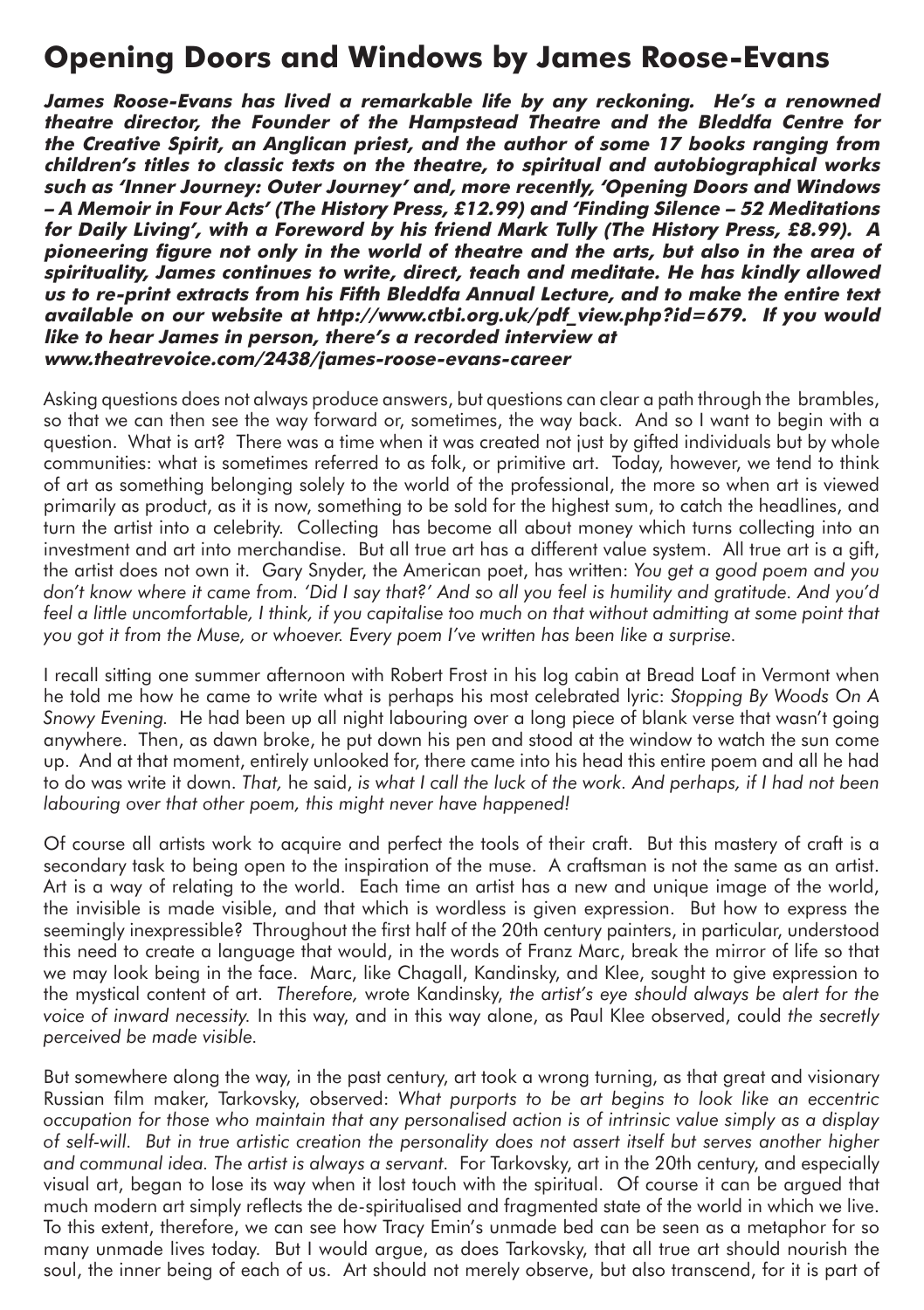the function of all true art to bring a spiritual vision to bear on reality. [As] Robert Frost once said: *Every poem that I write is one more stay against confusion.* It is the function of the artist to bring order out of chaos. The greatest art does exactly this: it lights up the surrounding darkness. As Michael Mayne, the late Dean of Westminster Abbey, wrote in his last book, *An Enduring Melody: I have learned much more about human nature and, I believe, the transcendent, about good and evil, sin and grace, from the novelist and the poet than from the theologian, where only rare writers combine the insights, the humanity, and sheer readability, that draws you back to them.*

I recall sitting with Barbara Hepworth on a winter's afternoon in St Ives, and listening to her describing how she always knew whether or not visitors had experienced her work, as they went round the garden, by the way they would touch or caress her carvings, or the way they would look shyly at her. *They might not be able to go home and write an intellectual analysis for The Times*, she said, *but you know that the works have touched them in a very deep part of themselves.* Up in the Barn Centre at Bleddfa, in the reception area, are some words by the Spanish poet, Federico Garcia Lorca, painted on wood by the calligrapher, John Hencher. These are the words:

*The poem, the song, the picture, Is only water Drawn from the well of the people And it should be given back to them in a cup of beauty So that they may drink And in drinking Understand themselves.*

Those words sum up what for me the *Bleddfa Centre for the Creative Spirit* represents. True creativity is closely linked with the inner, spiritual life of each one of us. It is, as our patron Rowan Williams has observed, *by encouraging creative expression in everyone, that we help them to become fully human.* 

**This year's Bleddfa Annual Lecture will be delivered by Lord Melvyn Bragg on 22nd October.** Tickets £25. See www.bleddfacentre.com for further information and full details of the Bleddfa programme. Contact 01547 550377 or enquiries@bleddfacentre.com

## **Beyond the Spirituality Revolution - an invitation to share your story, and to celebrate LSN's story on 21 April 2012**

In recent weeks Eley has been recording conversations with some of the participants in a six-day course at Sarum College entitled *The 'Spiritual Revolution'.* The idea arose on the first day of the course, when people shared what had attracted them to the theme. The stories and experiences recounted were so resonant, and frequently so moving, that it seemed important to try to capture them in some way,. They begin to provide a significant insight into the contemporary spiritual quest: the experiences, the questions, the joys, the dilemmas, the discoveries and the transformations in the lives of people who find themselves on the edge of institutional religion. If you would like to share the story of your own spiritual journey, to add to our picture of the contemporary spiritual landscape, we would love to hear from you. The following questions might help you to shape your response, but please don't feel constrained by them: How would you describe your spiritual journey up to this time? What have been the most significant experiences and insights along the way? How has your spiritual practice changed or developed over the years? Where do you find spiritual nourishment and encouragement? Where do you connect with people on a similar journey? How have your understandings of God, Jesus and Spirit changed or developed? How would you describe your relationship with the religious institution, and with the tradition? How has your spiritual experience impacted on your action in the world, your commitment to causes or campaigns? Who are the writers who have helped or inspired you?

Your stories will play a crucial part in a special final Gathering on 21 April 2012, in London. Many of you will know that LSN's future has been in doubt for the past year. It is now clear that our reserves will run out at the end of May 2012. We therefore hope as many of you as possible will be able to join us for this day to celebrate the life of LSN. Plans are in the early stages and further details will be confirmed in the Winter newsletter, but please save the date!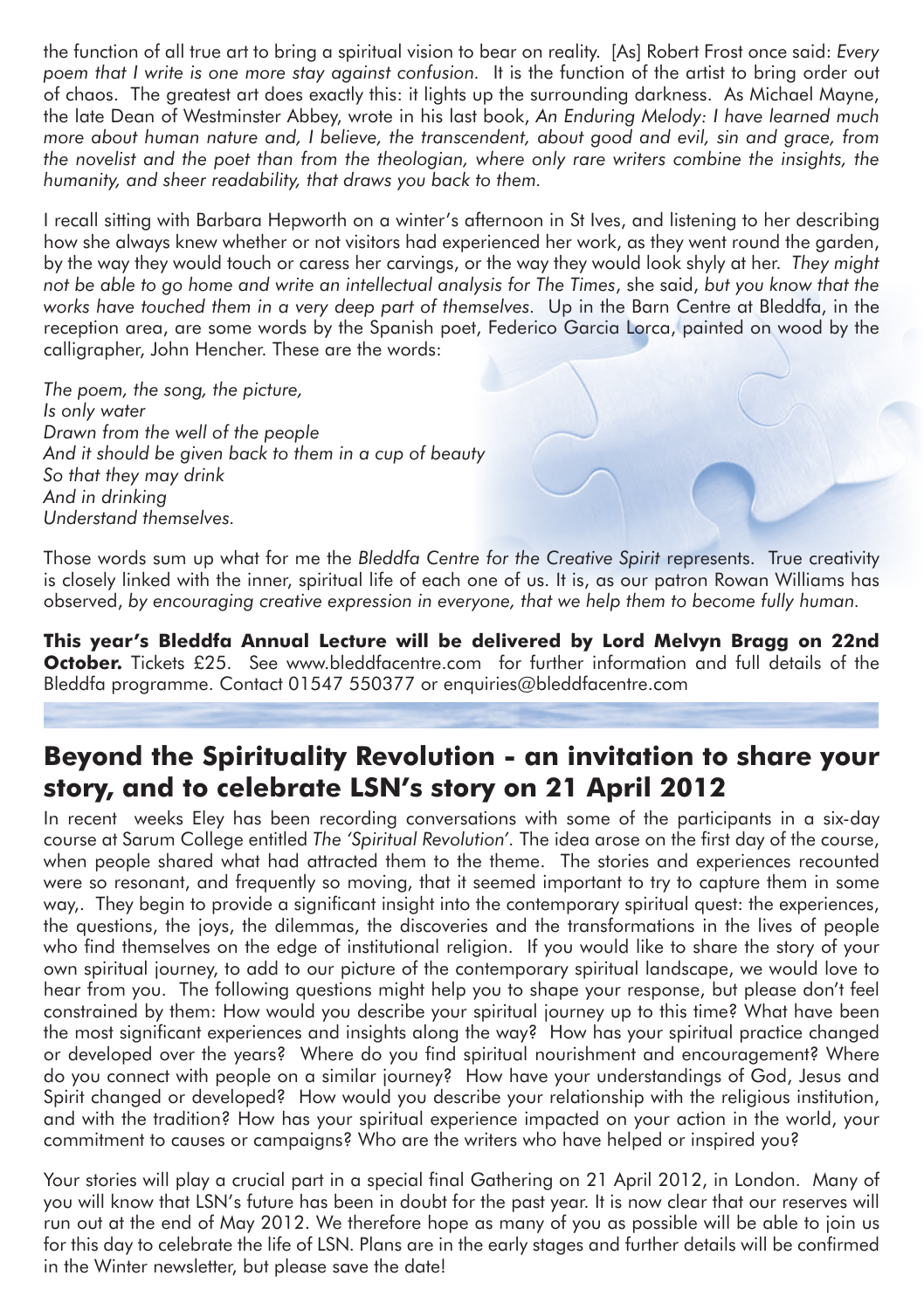# **Beyond Science and Religion**

Where there is no longer time or place, No longer word or even thought, There in the silence and the waiting, There in the darkness, in the longing and confusion Seeps our true knowing – Honey from the rock.

*From* **Frank Parkinson's** *new collection of poems,* **On the Road – Songs of a Seeker,** *available for the cost of post and packing (50p) from the author, at 14 Ryeheys Road, Lythan St Annes, Lancs, FY8 2HA or frankcparkinson@yahoo.co.uk*

# **CDs of Eley's Talks now in Library**

Recordings of Eley's talks on *Mysticism and Contemporary Spirituality,* from the Centre for Radical Christianity conference in Sheffield last November, are now available to borrow from the library, along with recordings of all the speakers (Marcus Braybrooke, Greg Barker and Eley) at the recent Alister Hardy Society conference in London on the relationship between spiritual experience and our response to the crises and challenges of the modern world. Eley's talk was called *From Contemplation to Compassion.* Marcus Braybrooke spoke on *The Fellowship of Faiths: A Communion of Spirit,* and Greg Barker's theme was *Faith and No Faith: The Contribution of Atheism to the Spiritual Quest.*

## **Other resources, newly available to borrow from the library:**

The DVD of the extraordinary film **Of Gods and Men,** the true story of a group of Cistercian monks in the remote mountains of North Africa. An award-winning film, rightly hailed as a masterpiece. Recordings of Cynthia Bourgeault's recent talks on **Encountering the Wisdom Jesus and** 

**Deepening the Encounter** and **Welcoming Prayer and Inner Awakening.**

# **Farewells**

### **Judy Cannato and Adrian Smith**

It is with a deep sense of loss that we mark the deaths of Judy Cannato and Adrian Smith, two leading figures in the spirituality world, each of whom has made a remarkable contribution to our expanding awareness and to the contemporary re-envisioning of faith. Judy is best known for her books *Radical Amazement – Contemplative Lessons from Black Holes, Supernovas and other Wonders of the Universe,*  and *Field of Compassion – How the New Cosmology is Transforming Spiritual Life.* She died in May, at the age of 62, from a rare form of cancer. A moving tribute to Judy, by Sharon Abercrombie, in the American publication *The National Catholic Reporter,* can be found at http://ncronline.org/print/24928

Fr Adrian Smith was one of the pioneers of progressive spirituality in the UK and the author of some 15 books. Born in 1930, he was a Roman Catholic priest who spent much of his life as a missionary in Africa. He was instrumental in the development of *non-religious retreats for non-church people.* Delivering the eulogy at Adrian's funeral, his colleague Fr Patrick described him as a *prophet of an inclusive, caring and searching church that looked at the 'new creation' beloved of Paul.*

Both Judy and Adrian were particularly concerned with our new knowledge of the unfolding Universe Story and its huge implications for belief and practice in the 21st century. Speaking at her funeral, Fr Norm Comtois quoted Judy's own warning: *We cannot afford to be afraid. We haven't much time. All creation beckons us. Our planet is crying out to hear the voices of love.*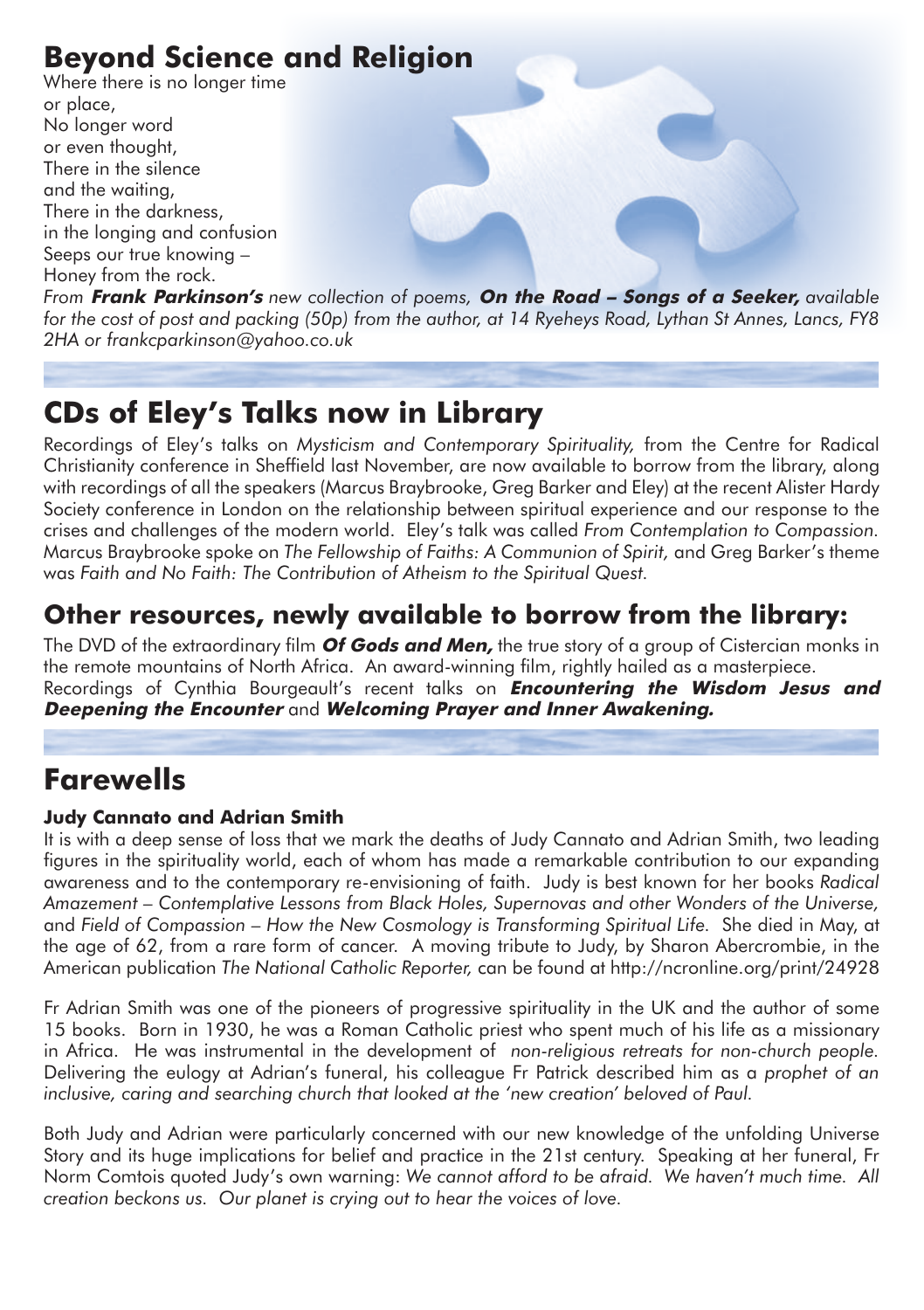# **Bookshelf**

Wherever possible, all the titles mentioned in Bookshelf will be available to borrow from the Willen Library. For further information, contact the LSN office, or the Librarian, Barbara Merrifield, on 01908 242693 or library@thewellatwillen.org.

First, in light of James Roose-Evans' remarks about the power of art, and particularly poetry, three poets who, each in their own distinctive and powerful way, *make the secretly perceived become visible.* 

**Micheal O'Siadhail: Tongues** (Bloodaxe £9.95) Micheal O'Siadhail came to The Well for a reading organised by our much-missed colleague Alan Horner, shortly before Alan died. Although more directly concerned with language and metaphor than with theology, there's a powerful undercurrent of spirituality in this new collection. In his Foreword O'Siadhail writes that *we live in a new oral and visual culture* and he quotes Paul Ricoeur, who said: *through the capacity of language to create and recreate, we discover reality itself in the process of being re-created...language in the making creates reality in the making.* 

**Denise Levertov: The Stream and the Sapphire** (New Directions £7.99) At a recent conference at Heythrop College, called *The Power of the Word*, Dr Sarah Law gave an excellent presentation entitled *'The Pulse in the Wound'*, on the religious poetry of Denise Levertov. I've often drawn on Levertov's *New Selected Poems,* but until that lecture, I hadn't known about this small selection of poems on specifically religious themes. It's not new, but it's a rich and rewarding collection. My favourite is *Suspended,* on page 24.

**Mary Oliver: Evidence** (Bloodaxe £8.95) This latest collection from the increasingly popular poet has a subtly different mood from the two books which preceded it, *Thirst* and *Red Bird*. Here, the intensity of those collections is transmuted into something more mellow; grief becomes elegy, raw pain gives way to hard-won peace, faith deepens but, page after page, it's still full of those startling moments of recognition, in which Oliver sheds her penetrating, trademark light on the natural world.

Now three more related titles, each exploring, in different ways, the spiritual implications of our unfolding understanding of creation, evolution and the nature of the Universe.

#### **Brian Thomas Swimme and Mary Evelyn Tucker: Journey of the Universe** (Yale University Press £18.99 hb)

This book tells the epic story of the universe from an inspired new perspective, weaving together the findings of modern science with enduring wisdom found in the humanistic traditions of the West, Asia, and indigenous peoples. The book is part of a larger project that includes a film and dvd to be released this year. See www.journeyoftheuniverse.org

#### **Bruce Sanguin: If Darwin Prayed: Prayers for Evolutionary Mystics**

(contact www.IfDarwinPrayed.com Can \$22.95)

In this imaginative recent collection, the Canadian writer Bruce Sanguin fuses the wisdom of such diverse thinkers as Charles Darwin, Emily Dickinson, Leonard Cohen, Thomas Berry and Brian Swimme (see above), with the ancient wisdom tradition of Christianity, to create original prayers for the contemporary mystic. Diarmuid O'Murchu says of the collection: *Earthly, yet cosmic; scriptural, yet poetic; scientific, yet spiritually inspiring ... a compilation of immense liturgical worth.*

#### **Louis M Savary: The New Spiritual Exercises: In the Spirit of Pierre Teilhard de Chardin**

(Paulist Press £15.99) When I embarked on the Spiritual Exercises of Ignatius Loyola in a Thirty Day retreat in 2006, I wanted, among other things, to discover if it was possible to work with them in the light of a radical 21st century Christology, as opposed to a 16th century Catholic one. Thanks in large measure to a wonderfully creative and open-minded Director, as well as to the inherent wisdom and subtlety of the Exercises, this proved more than possible. Now Louis M Savary adds a further contemporary dimension by exploring how the Exercises might be re-envisioned for contemporary retreatants, using the transformative spirituality of the Jesuit palaeontologist Pierre Teilhard de Chardin. *The formula is perfect,* according to one reviewer, *and has produced a dynamic, inspiring re-presentation of the Exercises for our time.*

**Mark Vernon: How To Be An Agnostic** (Palgrave £9.99) There is, it's true to say, a little debate about how much of this book is actually new, but that aside, Mark Vernon is one of the most interesting commentators in our field and this is a helpful and significant contribution to the literature on the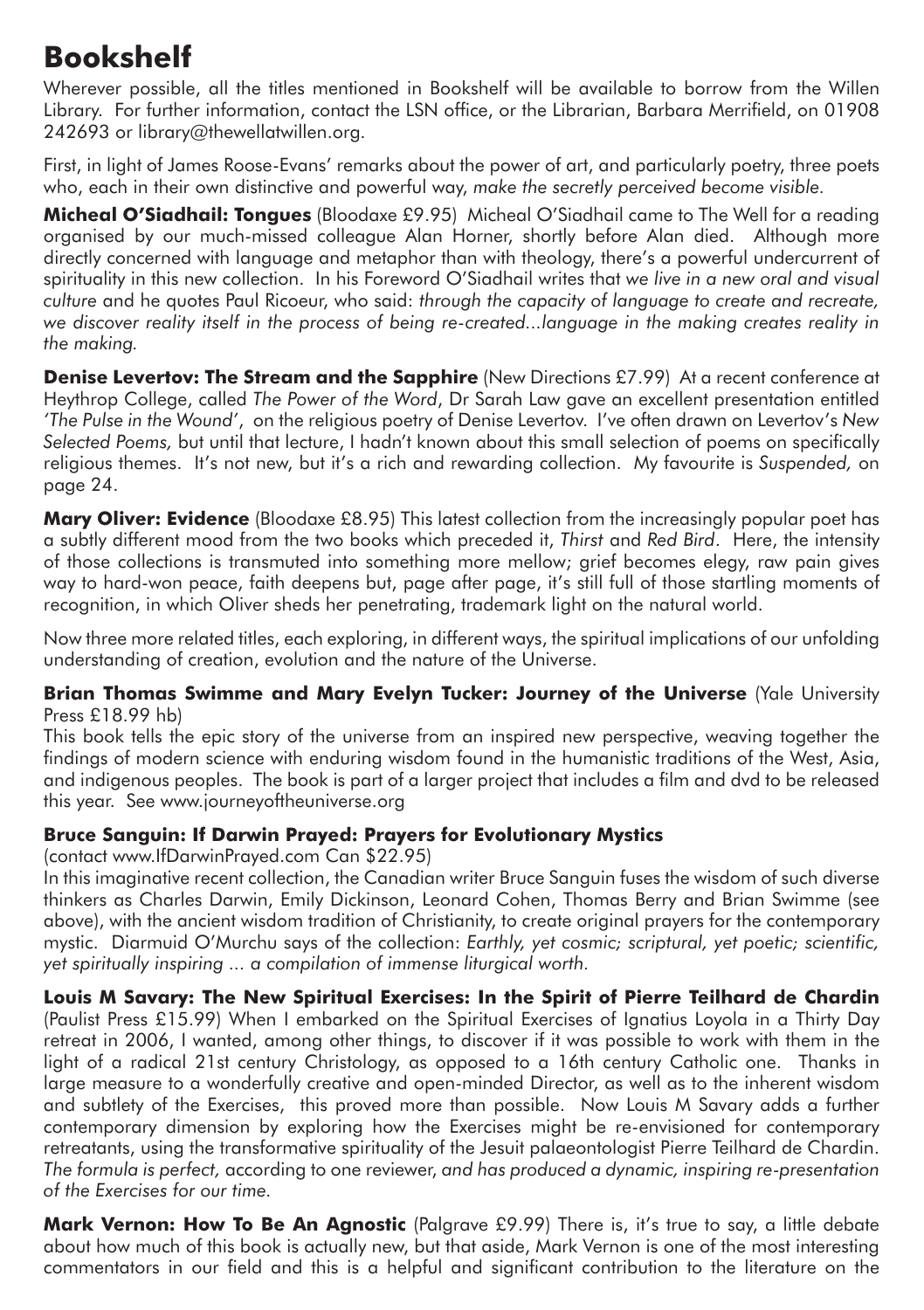contemporary spiritual quest. As Madeleine Bunting says, Vernon *is one of the few writers in England today who really understands the impulse to religious belief and how a faithless age can respond.*

#### **Brian Mountford: Christian Atheist: Belonging without Believing** (O Books £9.99)

When Brian Mountford began to formulate his ideas for this book he was surprised to find that *Christian Atheism* was listed on the BBC website as a category within a range of descriptions of religious positions. It was, perhaps, a similar surprise to that felt by people who heard Greg Barker speak at the recent Alister Hardy Society conference (see above). In this fascinating and thought-provoking new book Mountford discovers – as has Greg Barker – a fertile and creative source of meaning and value in the ground between the atheist and the religious adherent.

#### **Daniel O'Leary: Unmasking God – Revealing God in the Ordinary** (The Columba Press £10.99 including cd)

A new book by one of our most popular writers on spirituality; loved as much for his humanity as his wisdom, here Daniel O'Leary takes his reader through the year in series of unassuming but profound meditations on the questions and experiences – happy and sad – that make a life. Writing for those who have given up on Christianity, or are tempted to, because it seems irrelevant to their hopes, fears, longings and struggles, he helps his reader return to what he believes is the *true* meaning of the incarnation.

Other titles recently added to the Library include two highly recommended titles featured in the Spring newsletter and now available: John Philip Newell's **Praying with the Earth – A Prayer Book for Peace,** the beautifully illustrated hard-back collection of morning and evening prayers drawing on the Psalms, the Koran and Matthew's Gospel, and John Philip's new theology book, **A New Harmony: The Spirit, the Earth and the Human Soul.** Other new additions are **A Wiser Politics** by Jean Hardy, recommended by Greenspirit (see www.schumachercollege.org.uk/community/a-wiser-politicsand-open-evening-with-jean-hardy ), **The Intention Experiment: Use Your Thoughts to Change the World** by Lynne McTaggart and **Wisdom Seekers: The Rise of the New Spirituality** by Nevill Drury.

# **Pinboard**

### **Advance Notice**

**7-10 April 2012: Findhorn: Into Christ Consciousness – co-creating our emerging future.**  An Easter Gathering hosted by the Findhorn Foundation and supported by CANA, The Wrekin Trust, Contemplative Fire and Friends of Iona. See www.intochristconsciousness.net Contact 01452 840033 or intocc@wrekintrust.org

**12-14 April 2012: High Leigh, Herts: Beyond our Wildest Imagining – making real the love of God.** Free to Believe Annual Conference. Main speaker Gene Robinson, Episcopal Bishop of New Hampshire, with David Peel, Elizabeth Gray-King and Kate Compston. See http://freetobelieve.org.uk (no 'www.'!) Contact 020 8643 0963 or m.camroux.t21@btinternet.com

**14-17 May 2012: Swanwick, Derbyshire: Re-imagining Retreat: a spring in the desert.** The Retreat Association 4-yearly conference, with Brendan Callaghan, Graham Sparkes, Kenneth Browne and Gerry J Hughes. See www.retreats.org.uk Contact 01494 433004 or info@retreats.co.uk

**28-30 June 2012: St Mary's University College, Twickenham: The Cave of the Heart: Contemplation, Mindfulness and Social Renewal.** International conference relating religious understandings of mindfulness and contemplation to recent explorations of mindfulness in psychology, education, social care and business. See www.smuc.ac.uk/inspire Contact 020 8240 4082 or inspire@smuc.ac.uk

### **September 2011**

**2-4: Swanwick, Derbyshire: Begin with the Heart – a New Way of Seeing: a New Way of Being.** An invitation to experience God *in the midst, the mess and mystery* of our lives. Conference presented by Action and Contemplation UK, with Daniel O'Leary, Maggie Roux, Margaret Siberry and Adrian Scott. See www.ac-uk.org/news-events Contact 020 8785 3129 or beginwiththeheart@btinternet.com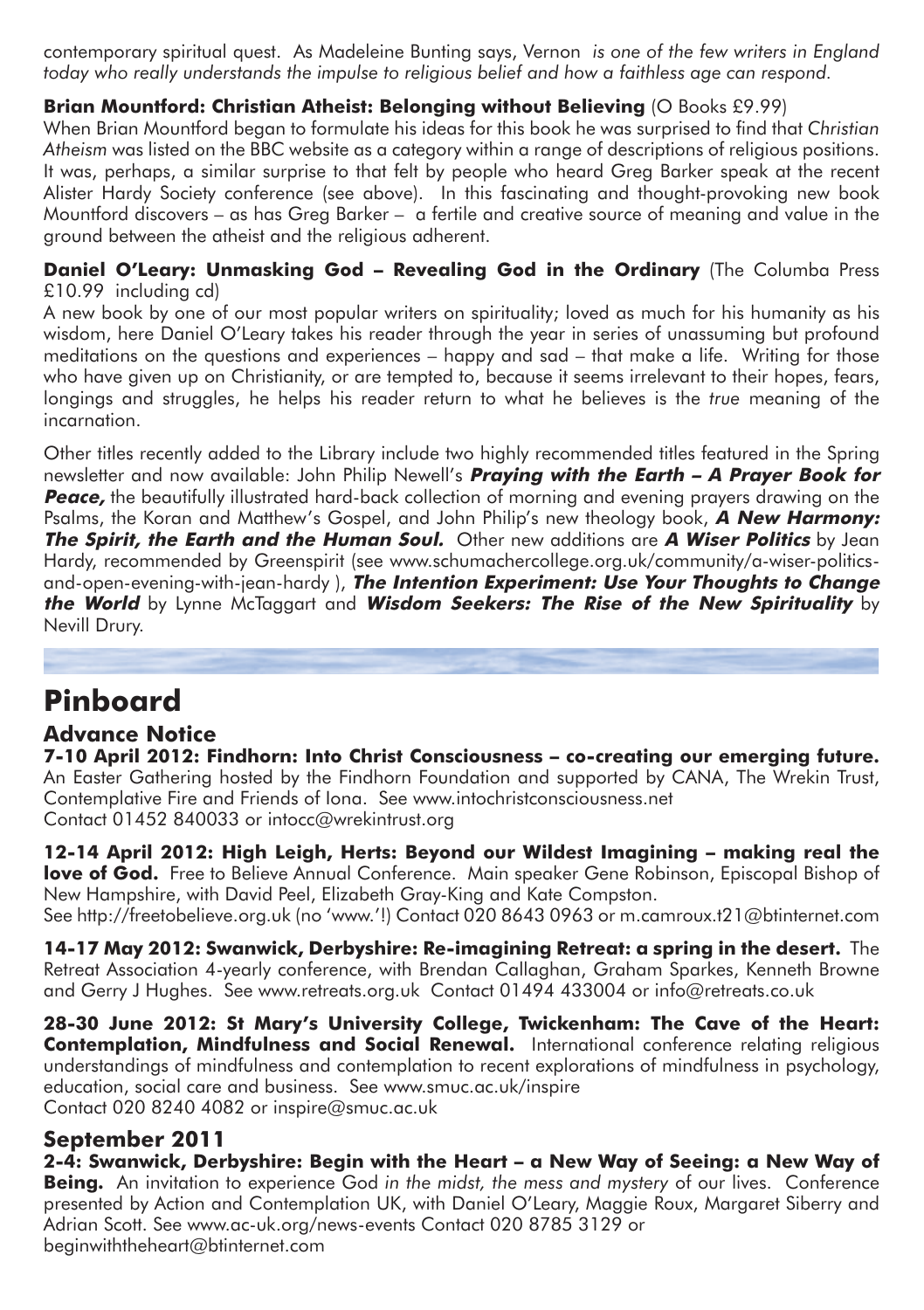**9-10: N London: The Red Shoes – A Breathing Space Retreat.** Space for women to explore and develop their inner life, with Amanda Miles and Heather Ellis, in a unique, hand-crafted yurt. See www.breathing-space.org.uk Contact 020 8441 8903 or amanda\_miles@btconnect.com

**10-16: St Beunos, N Wales: Nature, God and Us** a retreat with Mary Colwell, combining practical experiences of nature with reflection and exploration of our relationship with the natural world. See www.beunos.com for details of this and many other very interesting events and retreats. Contact 01745 583444 or secretary@beunos.com

**13-14: Silence in the City, London: James Finlay,** author of *Christian Meditation – Experiencing the Presence of God.* The latest in an excellent series of talks and conferences on silent prayer and contemplative living in today's world. See www.silenceinthecity.org.uk Contact 020 7252 2453 or info@silenceinthecity.org.uk

**16-18: Leeds: What the Gospels really teach about the birth and death of Jesus, with John Dominic Crossan.** Conference organised by PCN Britain. See www.pcnbritain.org.uk Contact 01423 538798 or paul.onslow@pcnbritain.org.uk

**16: The Ammerdown Centre, Radstock: Quiet Day.** An opportunity to take time out to reflect and meditate, with Sr Theresa. (Also 28 Oct and 2 Dec). See www.ammerdown.org for this and other events. Contact 01761 433709 or centre@ammerdown.org

17: Tabor Retreat House, Preston: Dancing with the Mystics. Touching the hidden ground of love with David Mahon. See www.tabor-preston.org for this and other retreats and events. Contact 01772 717122 or tabor@carmelite.net

23-25: Mount St Bernard's Abbey, Leics: Pilarimage as a way for Livina (including building your own full size coracle). See www.monos.org.uk for this and other events. Contact 01509 506656 or ant@monos.org.uk

**24: London Centre for Spirituality: Spirituality and the Natural World,** exploring the poetry of Mary Oliver and Georgia O'Keeffe, with Anne Long. See www.spiritualitycentre.org for this and other events. Contact 020 7621 1391 or info@spiritualitycentre.org

**24: Aylesford, Kent: The Power of Confidence – St Thérèse of Lisieux,** with Sr Elizabeth Ruth Obbard. See www.thefriars.org.uk Contact 01622 717272 or retreat@thefriars.org.uk

**28: St Bede's, York: Thomas Merton – his contemplative voice for today,** with Bridget Hewitt. See www.stbedes.org.uk for more information about this and a wide range of one-off events, regular meetings and training series. Contact 01908 464900 or info@stbedes.org.uk

#### **October**

**1: Turvey Abbey, Beds: Become Like Little Children.** On the Feast of St Thérèse of Lisieux, we look at the scriptures that inspired her way of spiritual childhood. See www.turveyabbey.org.uk Contact Sr Johanna on 01234 881432 or day-events@turveyabbey.org.uk

**7: Sarum College, Salisbury: Thomas Keating and John Main,** a gentle day of stillness and quiet reflection, with Barbara Mosse. See www.sarum.ac.uk for information on a wide variety of courses and day seminars. Contact 01722 424800 or courses@sarum.ac.uk

**7-9: Lake District: Rainbows, Ritual and Reflection – A Water-themed Gathering.** Annual gathering of Greenspirit, with Maddy Harland, Editorial Director of Permaculture Magazine. See www.greenspirit.org.uk/ag2011/ Contact 020 8552 2096 or via website

**13: Holy Rood House, N Yorks: Older People are Beautiful** seminar with Diane Holmes, using images, art and clay to explore ideas of beauty and self-worth. See www.holyroodhouse.org.uk Contact 01845 522580 or theologycentre@holyroodhouse.org.uk

**15: Oxford: The Universal Call to Contemplation - an evening with Cyprian Consiglio,** organised by Stillpoint. See www.thestillpoint.org.uk Contact matt@thestillpoint.org.uk or Stillpoint, PO Box 788, Oxford, OX1 9HF

**15: Edenbridge, Kent: Singing through the valley,** quiet day using Psalms of Lament to reflect on different aspects of loss we may have experienced on life's journey, with Jan Larkins and Jan Newsom. See www.sisters-of-st-andrew.com Contact 01342 850 388 or thecentre@sisters-of-st-andrew.com